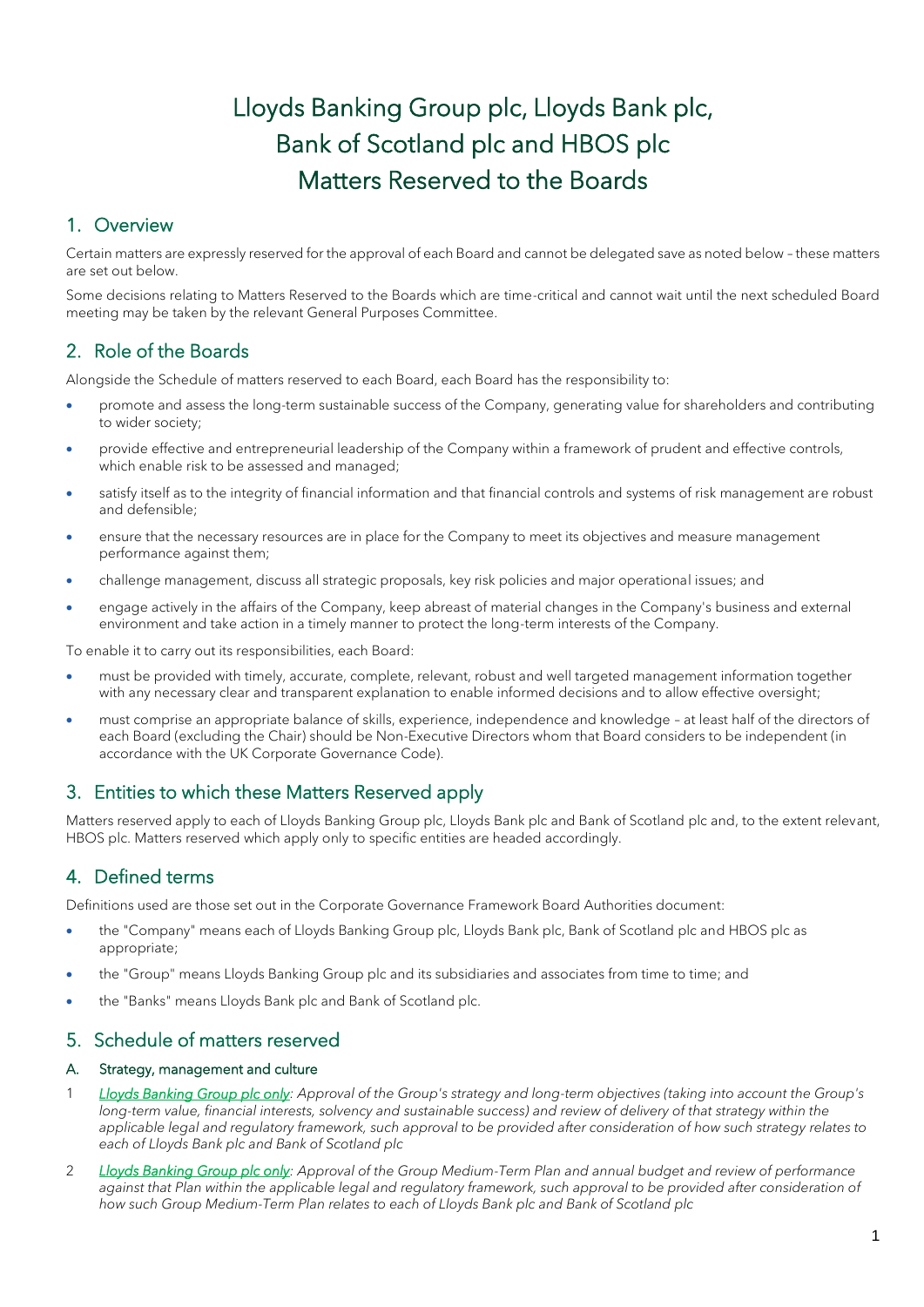- 3 *Lloyds Bank plc and Bank of Scotland plc only: Approval of the Bank's strategy and long-term objectives (taking into account the Bank's long-term financial interests, solvency and sustainable success) and review of delivery of that strategy within the applicable legal and regulatory framework*
- 4 *Lloyds Bank plc and Bank of Scotland plc only: Approval of the Bank's Medium-Term Plan and annual budget and review of performance against that Plan*
- 5 Ensuring that rigorous and robust processes are in place to monitor organisational compliance with the agreed strategy and risk appetite and with all applicable laws and regulation
- 6 Approval of any major change to the nature, scope or scale of the business of the Company (and in the case of Lloyds Banking Group plc only, the Group), including any decision to (i) cease to operate all or a substantial part of its business and (ii) enter into any strategically or commercially significant new business areas not forming part of its current activities from time to time
- 7 Establishment of the Company's (and in the case of Lloyds Banking Group plc only, the Group's) purpose and values and confirmation that these and its strategy are aligned with its culture by monitoring and assessing culture (seeking confirmation from management of any necessary corrective action where there has been misalignment)
- 8 Establishment and promotion of a culture of customer focus (including treating customers fairly), risk awareness and ethical behaviours through the Group values, and monitoring how that culture has been embedded within the Company (and in the case of *Lloyds Banking Group plc only*, the Group) by use of appropriate incentives, including remuneration, where necessary seeking assurance that management corrective action has been taken to ensure that the policy and behaviours are aligned to the purpose, values and strategy
- 9 By way of review of the annual report of the Whistleblowing (or Speak Up) Champion, ensure that arrangements are in place through which colleagues may, in confidence, raise concerns about possible improprieties, including in relation to financial reporting or other matters including consideration of the procedures for (i) the receipt, retention and treatment of complaints received by the Company regarding accounting, internal accounting controls or auditing matters; and (ii) the confidential submission by employees (which may be anonymous) of concerns on any matter, including those regarding questionable accounting or auditing matters
- 10 Ensuring that workforce policies and practices are consistent with the Group's values and support its long-term sustainable success

## B. Corporate structure and capital

- 1 Approval of material changes to the Company's corporate and organisational structure with a view to ensuring that the structures are clear, transparent, and appropriate to the Company and its subsidiaries and associates from time to time
- 2 Approval of the Company's annual capital plan and associated capital allocations
- 3 Approval of material changes to the Company's capital structure
- 4 Approval of any issuance of shares, whether or not under prevailing shareholder authority (noting that, in the case of issuances under employee share schemes, such matters may be approved by the General Purposes Committee or the Group Remuneration Committee, as appropriate)
- 5 Approval of any interim dividend and recommendation of any final dividend (noting that such matters may be approved by the General Purposes Committee, when it is covering routine matters)
- 6 Approval of any material changes to the Company's securities listings
- 7 Approval of any change to the Company's status as a plc
- 8 *Lloyds Banking Group plc only: Approval and oversight of the implementation of key policies pertaining to the Company's*  capital adequacy assessment process, capital and liquidity plans, compliance policies and obligations, and the internal *control system*

#### C. Financial reporting, audit and tax

- 1 Approval of the Company's interim and final financial and narrative statements along with associated press releases and analyst presentations (such approval to be given following recommendation by the Audit Committee, where applicable) (noting that approval of results announcements may be delegated to the General Purposes Committee)
- 2 Approval of the Company's annual report and accounts and, where necessary, Form 20-F (such approval to be given following review by the Audit Committee, where applicable)
- 3 Approval of any significant change in the Company's accounting policies or practices and noting of the accounting policies approved by the Audit Committee
- 4 Recommendation to shareholders of the appointment, reappointment or removal of the Company's external auditors, following the recommendation of the Audit Committee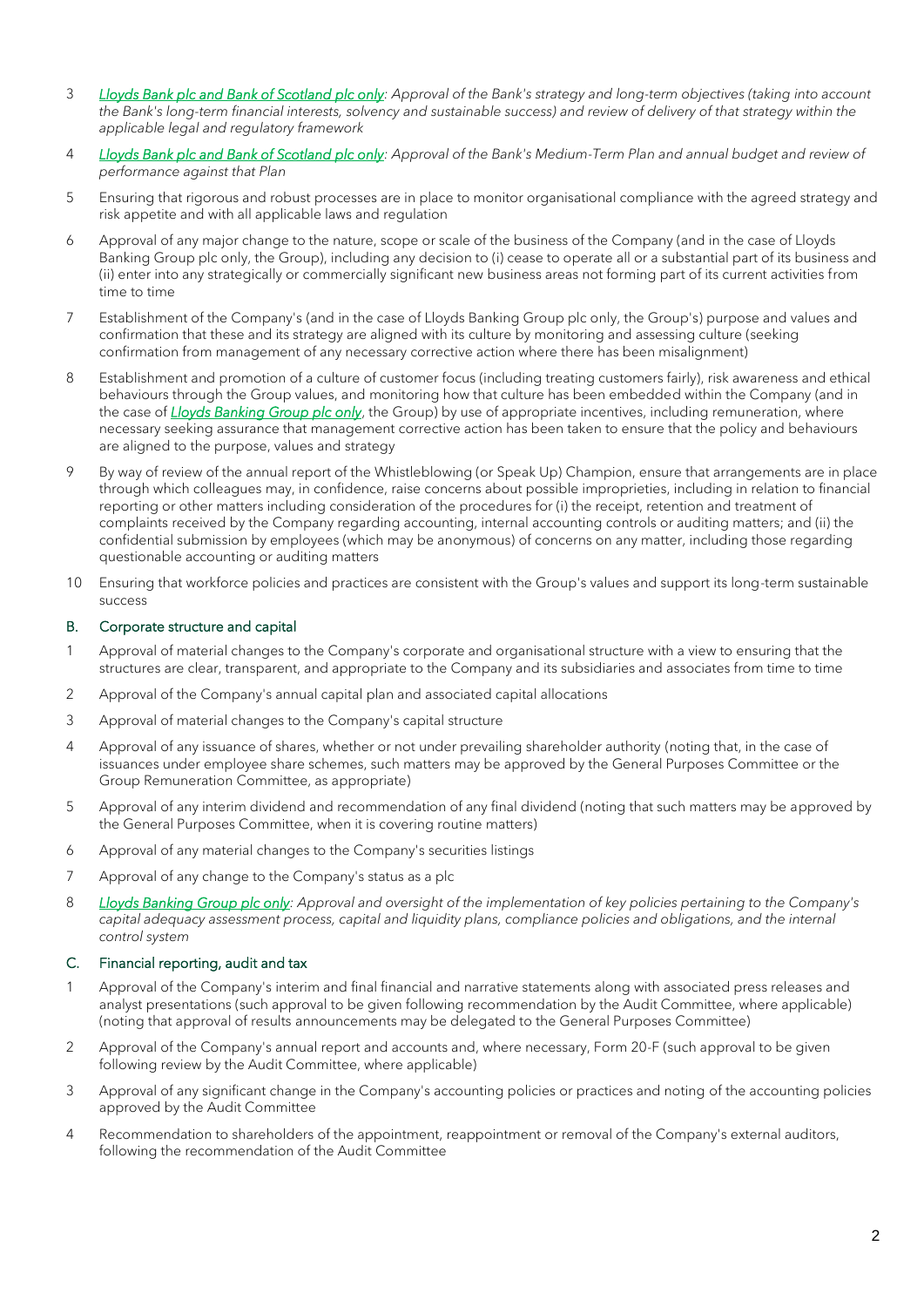# D. Risk and reputational issues

- 1 Carrying out a robust assessment of the Company's (or in the case of *Lloyds Banking Group plc only*, the Group's) principal and emerging risks at least annually, with the assistance of the Board Risk Committee, through the review of all major risks, strategic and product areas, excess complexity and areas of over performance (such review to include risks that may threaten the business model, future performance, solvency, liquidity or reputation of the Company (or in the case of *Lloyds Banking Group plc only*, the Group), taking account of the potential impact, probability and timescales over which they may occur)
- 2 Ensuring risk is managed effectively by:
	- Approving the Company's risk appetite (including the extent and categories of principal risk which the Board regards as acceptable for the Company to achieve its long-term objectives) (such approval to be given following recommendation by the Board Risk Committee)
	- Approving and reviewing on at least an annual basis the effectiveness of the Company's risk management and internal control framework, including oversight of the Company's adherence to risk policy and risk limits (such approval to be given following review by the Board Risk Committee)
	- Requiring that the Company maintains a robust finance function responsible for accounting and financial data
- 3 Ensuring that executive management:
	- Establishes, maintains and implements appropriate systems to plan and control the Company's operations and risk and to comply with relevant legislation and regulations
	- Provides regular and sufficient information to the Board to enable it to comprehend fully the major risks and to discharge its monitoring duties in relation to such matters
- 4 Approval of the appointment, dismissal or acceptance of the resignation of the Chief Risk Officer upon the recommendation of the Board Risk Committee
- 5 Approval of the commencement or settlement of material litigation this comprises any proceedings involving sums over £100m, any matter with significant reputational impact (see D7 below) or any other matter deemed to be material by the Group<sup>1</sup>
- 6 Approval of the commencement or settlement of material regulatory proceedings this comprises any proceedings which may involve sums over £100m, any matter with significant reputational impact (see D7 below) or any other matter deemed to be material by the Group<sup>2</sup>
- 7 Approval of any matter which could reasonably be expected to have a material effect on the reputation or standing of the Company or the Group
- 8 Approval of any operational risk losses (excluding financial accounting adjustments) with a value of £100m or more

#### E. Governance

- 1 Oversight of implementation of the Company's (or in the case of *Lloyds Banking Group plc only*, the Group's) corporate governance framework and periodic review of it to ensure that it remains appropriate considering any material changes to the Company's (or in the case of *Lloyds Banking Group plc only*, the Group's) size, complexity, geographical footprint, business strategy, markets and regulatory requirements, following any recommendation of the Nomination and Governance **Committee**
- 2 Determination of the appropriate corporate governance standards, principles and values to be applied to the Company (or in the case of *Lloyds Banking Group plc only*, the Group), having regard to applicable laws and regulations (such determination to be made following recommendation by the Nomination and Governance Committee)
- 3 Establishment of Committees of the Board and approval of the terms of reference of those Committees (in each case, following recommendation by the Nomination and Governance Committee)
- 4 Annual review of membership of Committees of the Board (including any changes as recommended by the Nomination and Governance Committee)
- 5 Annual review and approval of the Corporate Governance Framework (incorporating the matters reserved to the Boards, terms of reference of the Board Committees and authority of the Group Chief Executive), as recommended by the Nomination and Governance Committee
- 6 Implementation, and review of the effectiveness of, stakeholder engagement mechanisms, including workforce engagement (following presentation on workforce engagement from the Responsible Business Committee)
- 7 *Lloyds Banking Group plc only: Approval of the Share Dealing Policy*

<sup>1</sup> Materiality will be assessed in light of the Group Impact Likelihood Matrix.

<sup>&</sup>lt;sup>2</sup> Materiality will be assessed in light of the Group Impact Likelihood Matrix.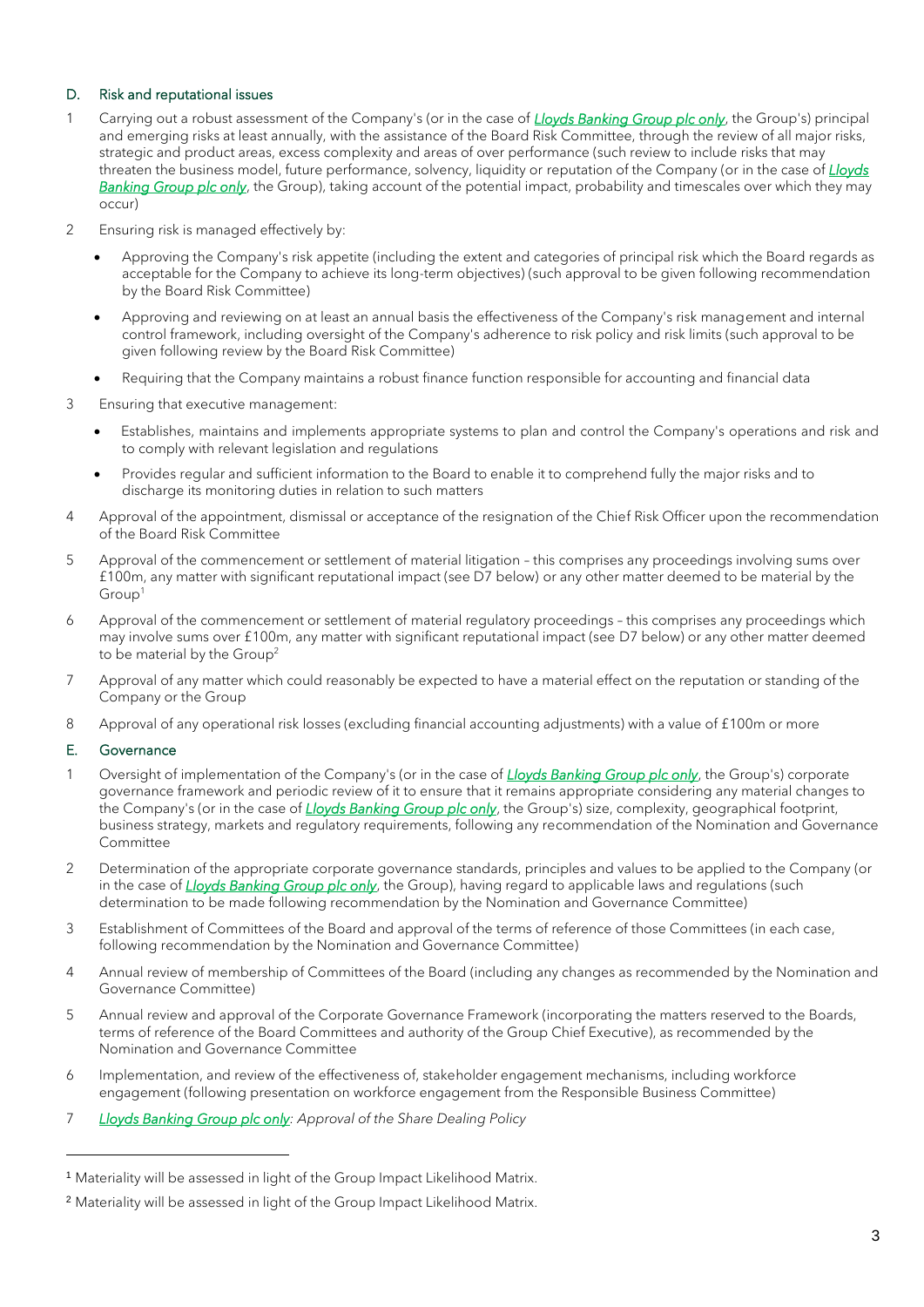## 8 *Lloyds Banking Group plc only: Approval of the:*

- *Group Governance Policy*
- *Group Operational Risk Policy*
- 9 *Lloyds Banking Group plc, Lloyds Bank plc and Bank of Scotland plc only: Approval of the:* 
	- *Group Ring-Fencing Compliance Policy*
	- *Board Diversity Policy and Board Diversity Objectives (in each case, following the recommendation of the Nomination and Governance Committee)*
	- *Pillar3 Disclosure Policy (following the recommendation of the Audit Committee)*
- 10 *Lloyds Bank plc and Bank of Scotland plc only:* Consideration of whether there are any potential RFB Conflict Matters raised *directly or escalated through the Conflict of Interests procedures (as set out in the Group Compliance Policy) and seeking to resolve any such RFB Conflict Matters*
- 11 *Lloyds Bank plc and Bank of Scotland plc only: Determination of any matter which the Banks' Risk Officer has escalated to the Bank's Risk Committees, seeking to veto the Chief Risk Officer*

#### F. Communications and regulatory requirements

- 1 Approval of resolutions and associated documentation to be put before shareholders at a general meeting
- 2 Approval of shareholder circulars, prospectuses, listing particulars and other documents sent to shareholders (save that approval of routine circulars, prospectuses, listing particulars and other documents sent to shareholders may be delegated by the Board to the executive Disclosure Committee or, if appropriate, the General Purposes Committee)
- 3 Approval of announcements or press releases concerning matters reserved to or to be decided by the Board
- 4 *Lloyds Banking Group plc only: Approval of announcements which contain inside information in relation to the ordinary*  shares of Lloyds Banking Group plc and analysts' presentations (save that approval may be delegated to the General *Purposes Committee)*

#### G. Directors and senior employees

- 1 Determination of Board structure, size and composition, including appointments and removals, following the recommendation of the Nomination and Governance Committee, to ensure that the Board can carry out its responsibilities and facilitate effective oversight with an appropriate balance of skills, experience, independence and knowledge
- 2 Determination of the independence of Non-Executive Directors in accordance with the UK Corporate Governance Code (or other relevant applicable code or principles), following the recommendation of the Nomination and Governance Committee
- 3 Oversight of succession planning for Board members and senior management, as designed and implemented by the Nomination and Governance Committee
- 4 Determination of the role (including capabilities and time commitment) of the Chair, Deputy Chair, Senior Independent Director, Non-Executive Directors, Group Chief Executive and Executive Directors, following the recommendation of the Nomination and Governance Committee
- 5 Approval or ratification of any changes in the membership of the relevant Board Committees, following recommendation by the Nomination and Governance Committee and as submitted to the relevant Board at the next scheduled meeting and reviewed at least annually
- 6 Authorisation of directors' conflicts or potential conflicts of interest, following the recommendation of the relevant Nomination and Governance Committee
- 7 Approval of the annual performance evaluation process for the Board, the Board Committees and individual directors, following the recommendation of the Nomination and Governance Committee,<sup>3</sup> and review and approval of any actions arising from such evaluation
- 8 Approval of the selection, and oversight of the performance, of the Group Chief Executive, key members of senior management and heads of the Company's control functions
- 9 Approval of the appointment, removal or acceptance of the resignation of the Chief Risk Officer or equivalent, following recommendation of the relevant Board Risk Committee
- 10 Approval of the appointment, removal or acceptance of the resignation of the Company Secretary

<sup>&</sup>lt;sup>3</sup> The performance evaluation of each of Lloyds Bank plc and Bank of Scotland plc must consider the effectiveness of the Ring-Fenced Banking arrangements and the effectiveness of the procedures for the identification, escalation and resolution of potential RFB Conflict Matters. Performance evaluation must be externally facilitated every three years.